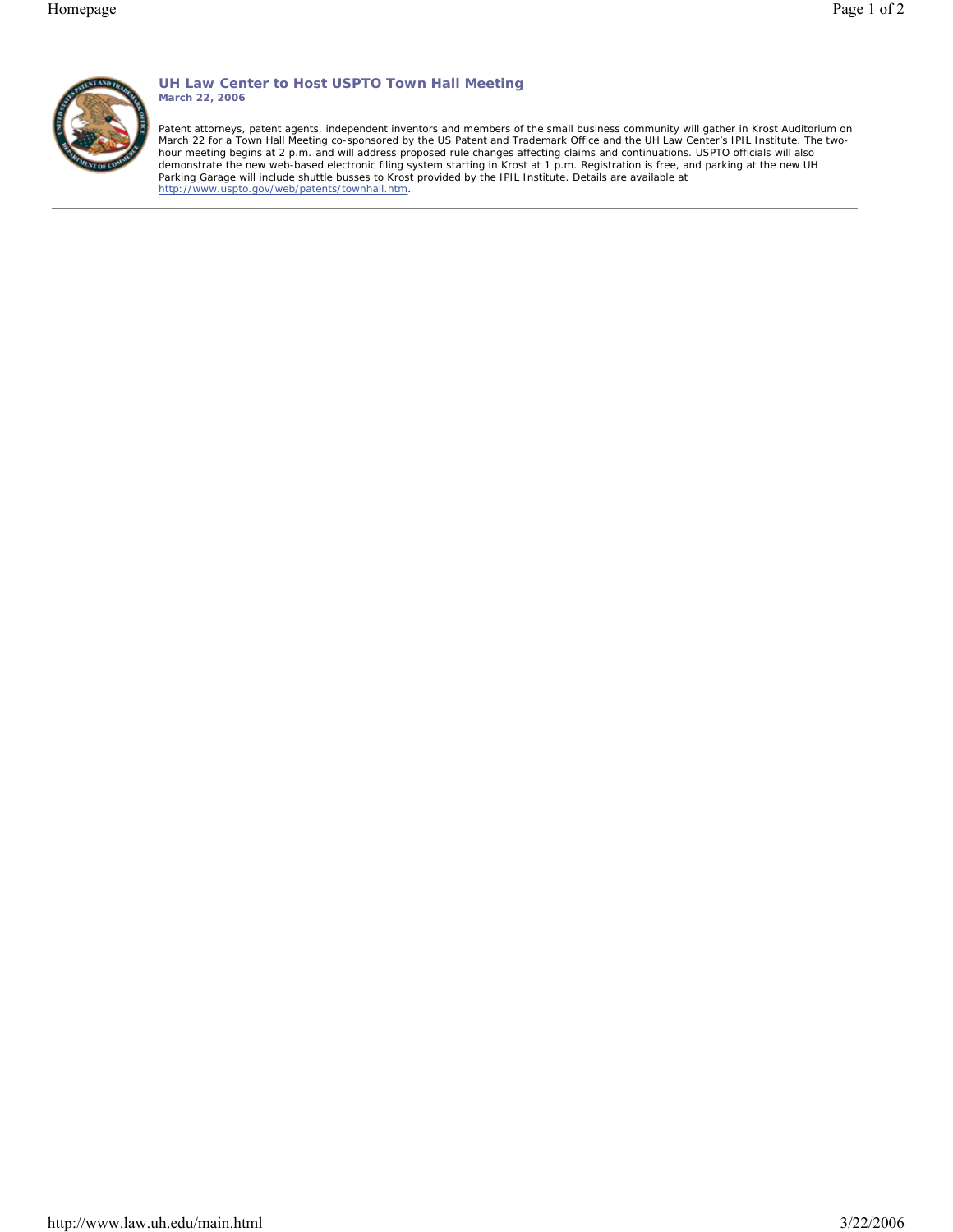### **USPTO to Hold Town Hall Meeting on Patent Claims and Continuation Practice**

*Houston, Texas, March 22, 2006* 

The third Town Hall Meeting on the proposed rule changes for claims and continuations will be held **March 22** in **Houston, Texas**. The United States Patent and Trademark Office (USPTO) and the University of Houston Law Center will co-sponsor the event at the University of Houston Law Center in Krost Hall. The meeting will be held from 2 p.m. – 4 p.m.

The USPTO will demonstrate its new Web based Electronic Filing System (EFS-Web) prior to the Town Hall Meeting from 1 p.m. – 2 p.m. at the same location.

**Peggy Focarino**, Deputy Commissioner for Patent Operations, and **John Whealan**, Deputy General Counsel for Intellectual Property Law and Solicitor, will provide an overview of the challenges the USPTO faces and the reasons why the proposed new rules are necessary. A question and answer session will follow immediately after their presentation.

Registration is free and CLE credit may be available.

The Town Hall Meetings are for patent attorneys, patent agents, independent inventors and members of the small business community. Details regarding a future Town Hall Meeting in Washington, DC, will be posted at a later date.

**>> Registration ...**